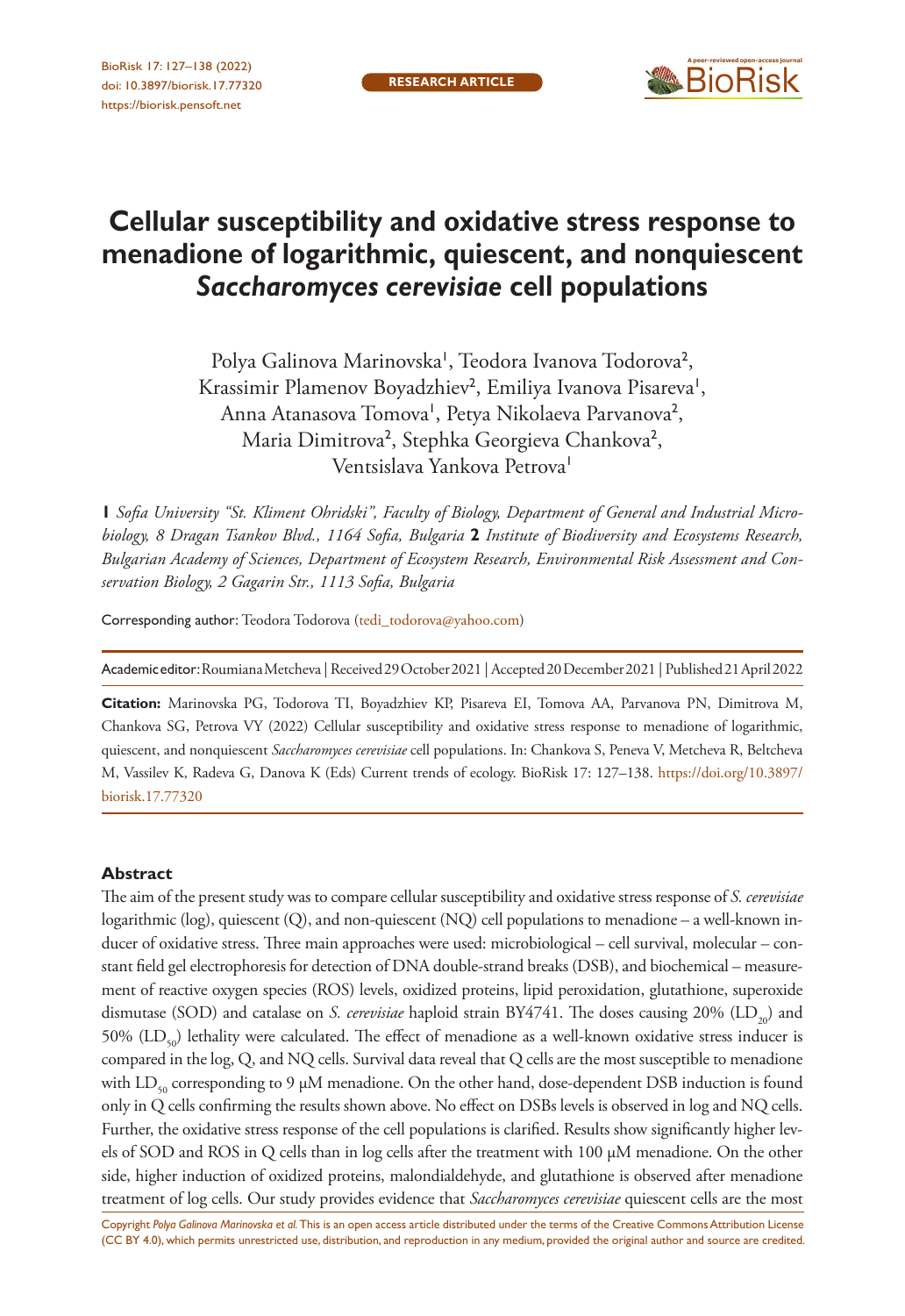susceptible to the menadione action. It might be suggested that the DNA damaging and genotoxic action of menadione in *Saccharomyces cerevisiae* quiescent cells could be related to ROS production.

#### **Keywords**

Menadione, quiescence, *Saccharomyces cerevisiae*, stress response

#### **Introduction**

Organisms have developed strategies to trigger a stress response when exposed to environmental challenges in order to restore cellular homeostasis (Tagkopoulos et al. 2008; Mitchell et al. 2009). The cellular stress response is thought to be universal and encompasses a range of cellular functions, including cell cycle control, repair of damaged proteins, stabilization and repair of DNA and chromatin, cell membrane repair, and more (Kültz 2005). In nature, cells may exist in a proliferative or non-proliferative state (Gangloff and Arcangioli 2017; Sun and Gresham 2021). The non-proliferative state includes quiescent or non-quiescent cells (Sun and Gresham 2021). As most of the cells in human tissues are non-dividing, quiescence is a major form of life (Gangloff and Arcangioli 2017).

Based on this understanding cellular quiescence is of great importance, especially since studies performed on quiescent cells are still scarce. Such studies in multicellular organisms are difficult because of the complexity of the signals that control them. One of the possible solutions is the application of quiescent yeast cells as it is believed that they function similarly to the mammalian and human cells and share similar mechanisms and the same set of genes involved in the quiescence (Gangloff and Arcangioli 2017; Daskalova et al. 2021a).

*Saccharomyces cerevisiae* is a widely used test system for studying oxidative stress and its related consequences. Results obtained on *S. cerevisiae* could be easily extrapolated at mammalian, including human level because of homology in genes and conservative functions of proteins (Foury 1997; Hartwell 2004; Wright et al. 2014). Thus, the application of quiescent cells may provide a suitable platform for studying the effect of various toxic compounds on mammalian and human cells.

The aim of the present study is to compare cellular susceptibility and oxidative stress response to menadione of *S. cerevisiae* logarithmic (log), quiescent (Q), and nonquiescent (NQ) cell populations.

### **Materials and methods**

### *Saccharomyces cerevisiae* strain BY4741

*Saccharomyces cerevisiae* BY4741 (*MATa*; *his3Δ1*; *leu2Δ0*; *met15Δ0*; *ura3Δ0*) obtained from the EUROSCARF collection was used in the present work. The growth curve of *Saccharomyces cerevisiae* BY4741 on YEPD medium is provided as a Suppl. material 1: Fig. S1. Yeast cells were grown on a standard yeast extract-peptone-dextrose (YEPD) medium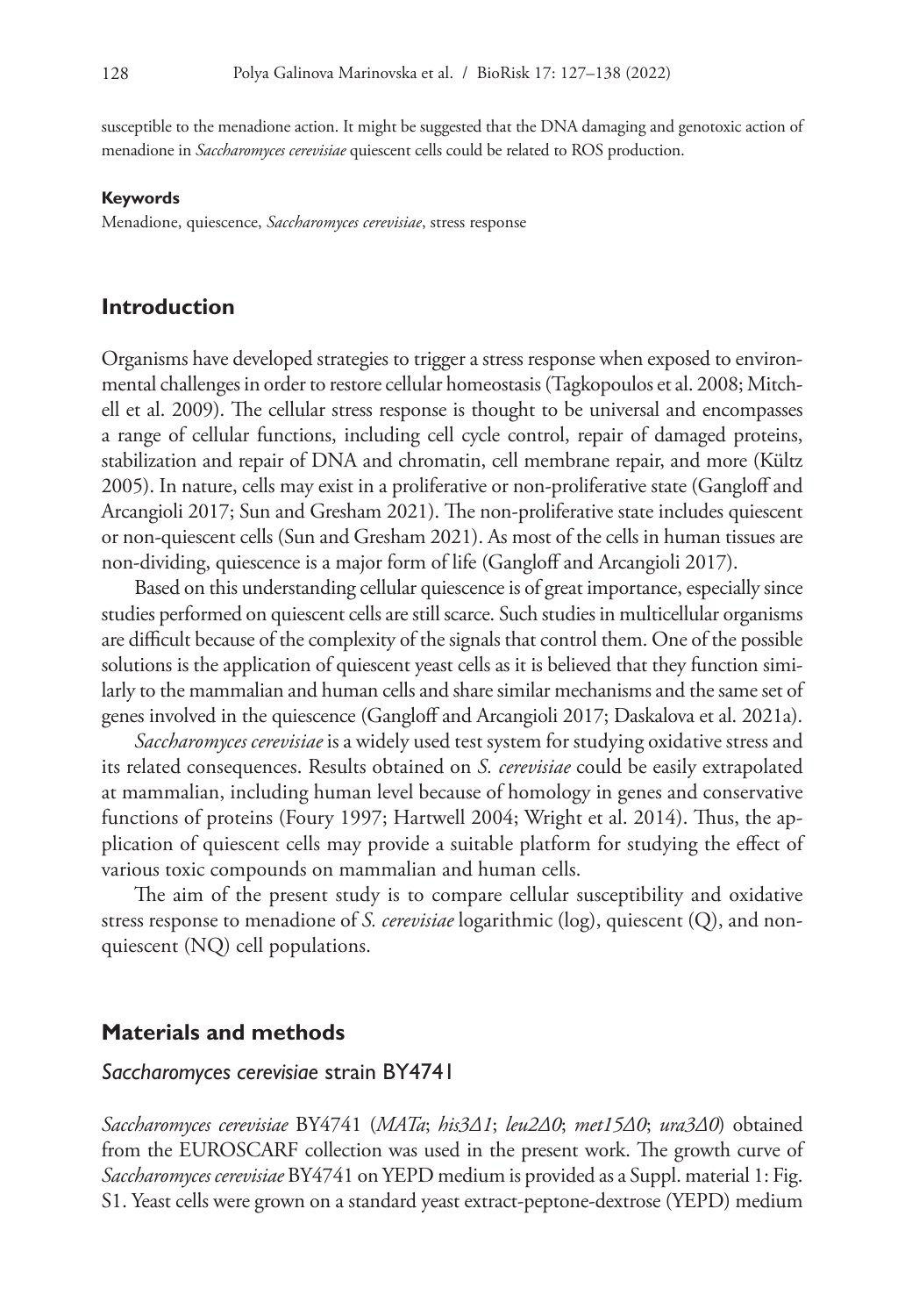at 30 °C, 204 rpm for 168 h. Yeast media were prepared as described by Sherman et al. (2001). The growth curve of the strain is provided as a Suppl. material 1: Fig. S1.

Samples were withdrawn at exponential (24 h) and late stationary phase (168 h). Quiescent  $(G_0)$  and non-quiescent cells were isolated from stationary phase yeast population (168 h) according to the protocol described by Allen et al. (2006). In brief, yeast biomass in stationary phase (OD540 = 200 (2×109 cells/ml) was layered on Percoll density gradient and after centrifugation at 400 g (60 min at 20 °C) two layers of cell fractions were formed – the denser one composed of Go (Q) cells (lower fraction) and a less dense fraction of NQ cells (upper fraction). Both fractions were separated and microscopically examined. Go cells were characteristically rounded with thickened cell walls, and no budding cells were observed – these morphological features are typical for the cells in Go state. For comparison, the stationary phase cell population of NQ cells (upper fraction) was heterogeneous – both budding, elliptical cells, and deformed, granular and non-budding cells were observed.

# **Cell survival**

Cell suspensions with concentration  $1 \times 10^7$  cells/ml were treated with various concentrations of menadione (2-methyl-l,4-naphthoquinone, synthetic form of vitamin K) in the range 1–200 µM for 60 min at 30 °C, 200 rpm. Cells were then centrifuged (825 g), the supernatant was removed and the pellet was resuspended in a liquid YEPD medium. Cells were plated on a solid YEPD medium and incubated at 30 °C for 3 days to evaluate the survival. Doses of lethality  $(LD_{20}, \text{ and } LD_{50})$  were calculated (Lidanski 1988) by the following formulae:

> lgLD50=lgA+(lgB-lgA)/((50-A)/(B-A)) lgLD20=lgA+(lgB-lgA)/((20-A)/(B-A)),

where A – the closest smaller than 50 or 20%, respectively, lethality percentage; lgA- lg of the concentration corresponding to A;  $B$  – the closest higher than 50 or 20%, respectively, lethality percentage; lgB- lg of the concentration corresponding to B.

# **Cell-free extracts**

Isolation of cell-free extracts from log, Q, and NQ cells was carried out according to the procedure described by Daskalova et al. (2021b) and were used for further biochemical analyses.

# Constant field gel electrophoresis (CFGE)

CFGE for detection of DNA double-strand breaks (DSBs) was applied as described in Todorova et al. (2015, 2019). The levels of DSB induced presented as a mean fraction of DNA released (FDR) from the wells was quantified by measurement of ethidium bromide fluorescence using Gene Tool Analyser G: Box (Syngene) and calculated as described in Chankova et al. (2009).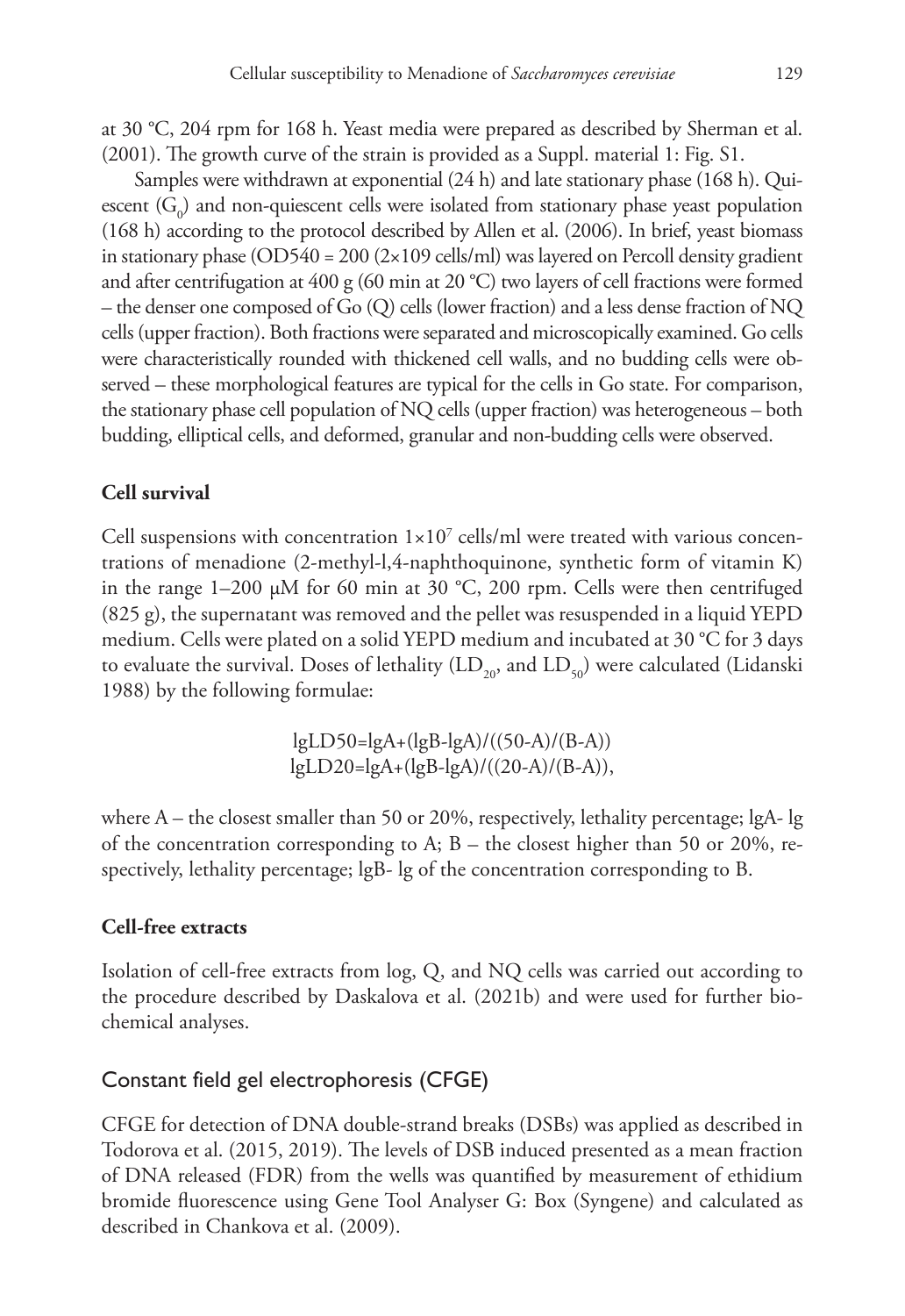# Biochemical analysis

# **Oxidative stress markers assay**

The redox state of logarithmic, quiescent, and non-quiescent yeast cells was assessed through measurement of intracellular levels of accumulated ROS (Kostova et al. 2008), levels of carbonylated proteins (Mesquita et al. 2014), and oxidized lipids (Hodges et al. 1999).

### **Glutathione measurement**

The measurement of intracellular glutathione was carried out according to the procedure of Zhang (2000).

# **Enzymatic analysis**

Superoxide dismutase (SOD) and catalase (CAT) enzyme activities were determined spectrophotometrically according to Beauchamp and Fridovich (1971) and Aebi (1984), respectively.

# **Protein content**

Total intracellular protein was determined according to Lowry et al. (1951). As a standard, bovine serum albumin (Sigma St. Louis, MO, USA) was used.

# Data analysis

The experiments were repeated at least three times from independently grown cultures. Data points in all the figures are mean values. Error bars represent standard errors of mean values. Where no error bars are evident, errors were equal to or less than the symbols. All the calculations were done with GraphPad Prism program, version 6.04 (San Diego, USA). The statistical analysis included the application of Student's *t-test* and One-way ANOVA followed by Bonferroni's *post hoc* test. P<0.05 was accepted as the lowest level of statistical significance.

# **Results**

# Resistance to menadione measured as cell survival

Our first step was to determine the cell survival of the three cell populations after treatment with 100 µM menadione. Data revealed that the log cells are the most resistant to menadione action (Fig. 1A). Further experiments with log and Q cells were performed in order to determine the potential dose-response (Fig. 1B). A dose-dependent decrease in cell survival was obtained for both populations, better expressed in the Q cells.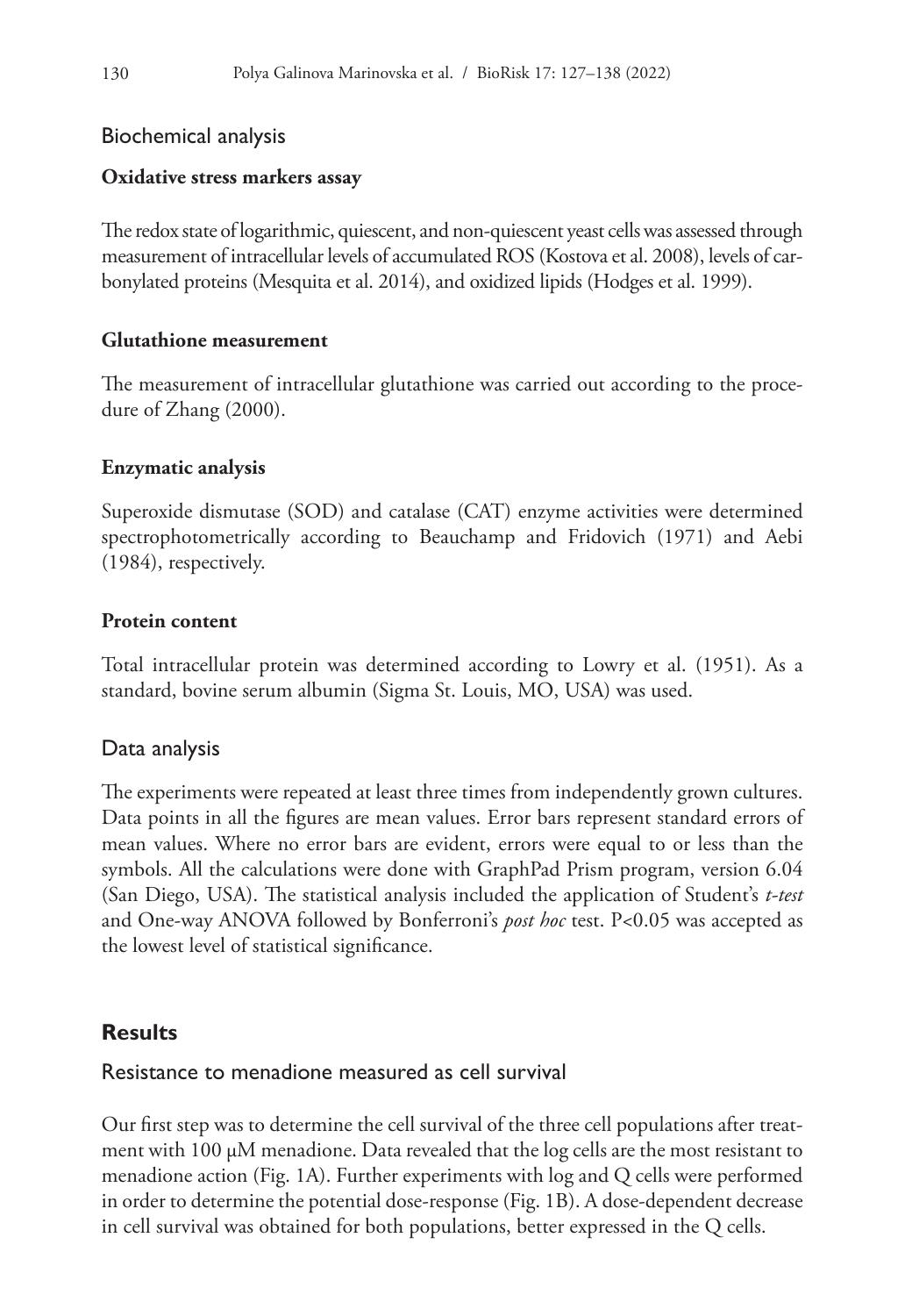

**Figure 1.** Cell survival after menadione treatment **A** effect of 100 µM menadione on log, Q, and NQ cell populations **B** effect of menadione in a concentrations' range of  $1-200 \mu M$  on log and Q cells. Each value represents the mean  $\pm$  SEM (Standard error of the mean) (n = 3).

**Table 1.** Levels of lethality calculated after menadione treatment.

| Cell populations | $LD_{20} (\mu M)$ | $LD_{\epsilon_0}$ (µM |
|------------------|-------------------|-----------------------|
| Log              |                   | 199                   |
| Quiescent        | ____              |                       |

Two levels of lethality were calculated:  $LD_{20}$  and  $LD_{50}$  (Table 1).

Further, the levels of DSB induced were compared. Our results confirmed the ones obtained for cell survival. Dose-dependent DSB induction is measured only in quiescent cells (Fig. 2). The DSB levels measured after the treatment with 150  $\mu$ M menadione were 1.5-fold higher than the spontaneous ones. No effect on DSBs levels is observed in log and NQ cells.

Further experiments were focused on studying the potential differences in the susceptibility based on various markers for oxidative stress – reactive oxygen species, oxidized proteins, malondialdehyde, intracellular glutathione, superoxide dismutase, and catalase.

### Concentration of reactive oxygen species (ROS) after menadione treatment

The ROS measured in the three cell populations are presented in Fig. 3A. The levels measured in  $\mathrm{G}_{_{0}}$  cells after menadione treatment are significantly higher – around 3-fold than those measured in the controls. There is a statistically significant but biologically insignificant effect on the ROS levels in log cells. This observation is in a good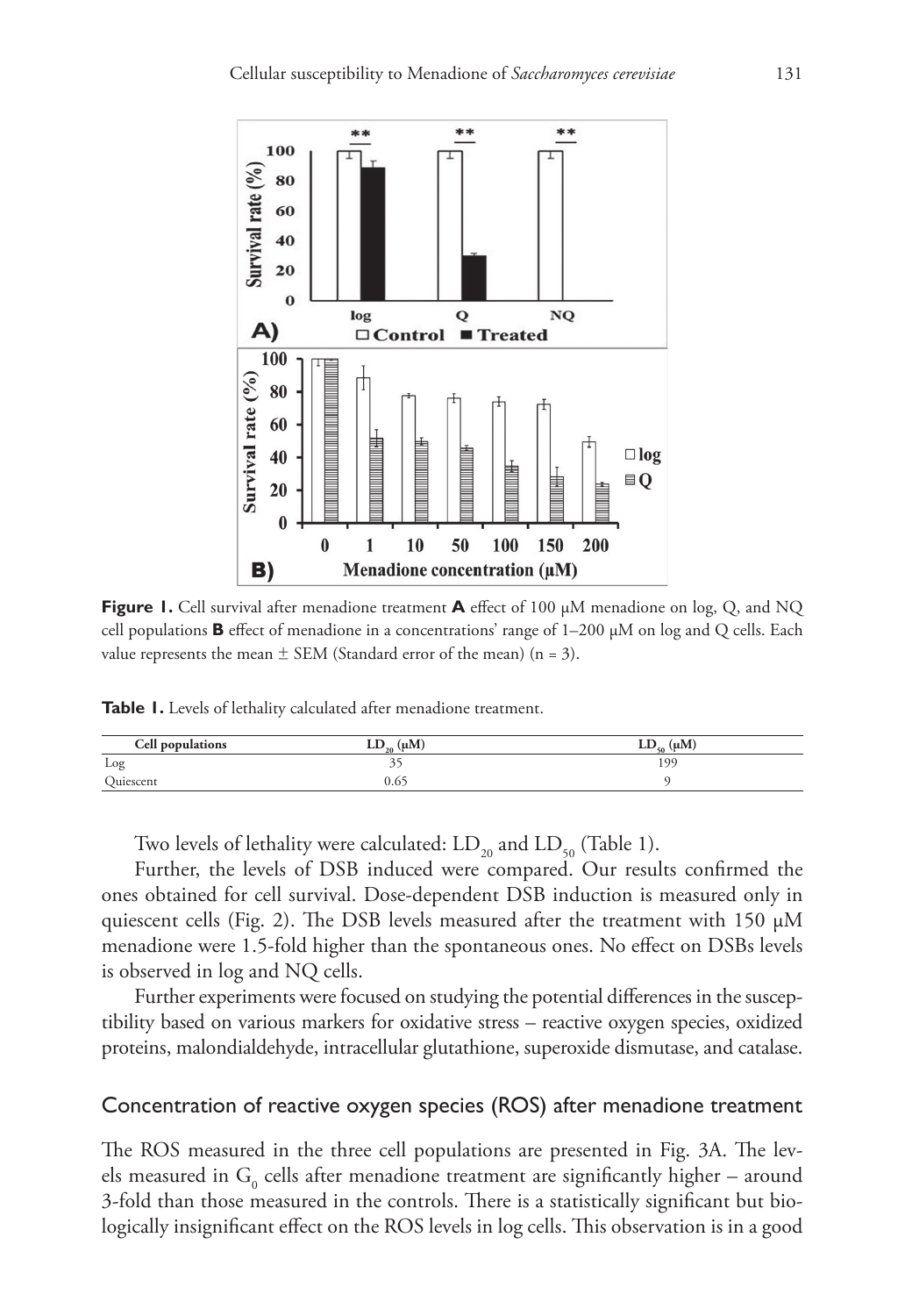

**Figure 2.** DSBs induced by various concentrations (50–150 µM) of menadione **A** induction of DSB presented as normalized FDR **B** Q cells **C** log cells **D** NQ cells.

![](_page_5_Figure_3.jpeg)

**Figure 3.** Comparative analysis of the levels of reactive oxygen species **A** oxidized proteins **B** malondialdehyde **C** and total glutathione **D** in *S. cerevisiae* logarithmic (log), quiescent (Q), and non-quiescent (NQ) cell populations after the treatment with menadione. Each value represents the mean  $\pm$  SEM (Standard error of the mean) (n = 3). Significant differences (\* p < 0.05; \*\* p < 0.001) are presented.

correlation with the cell survival and the DSBs induced in Q cells in comparison with those observed in log cells.

The constitutive levels of ROS, oxidized proteins, and MDA in NQ cells were significantly higher than those measured in  $log$  and Q cells. Treatment with 100  $\mu$ M menadione resulted in significant induction of oxidized proteins and glutathione (Fig. 3B, D). Interestingly, the ROS levels measured in NQ cells were lower after the menadione treatment in comparison with the control levels (Fig. 3A).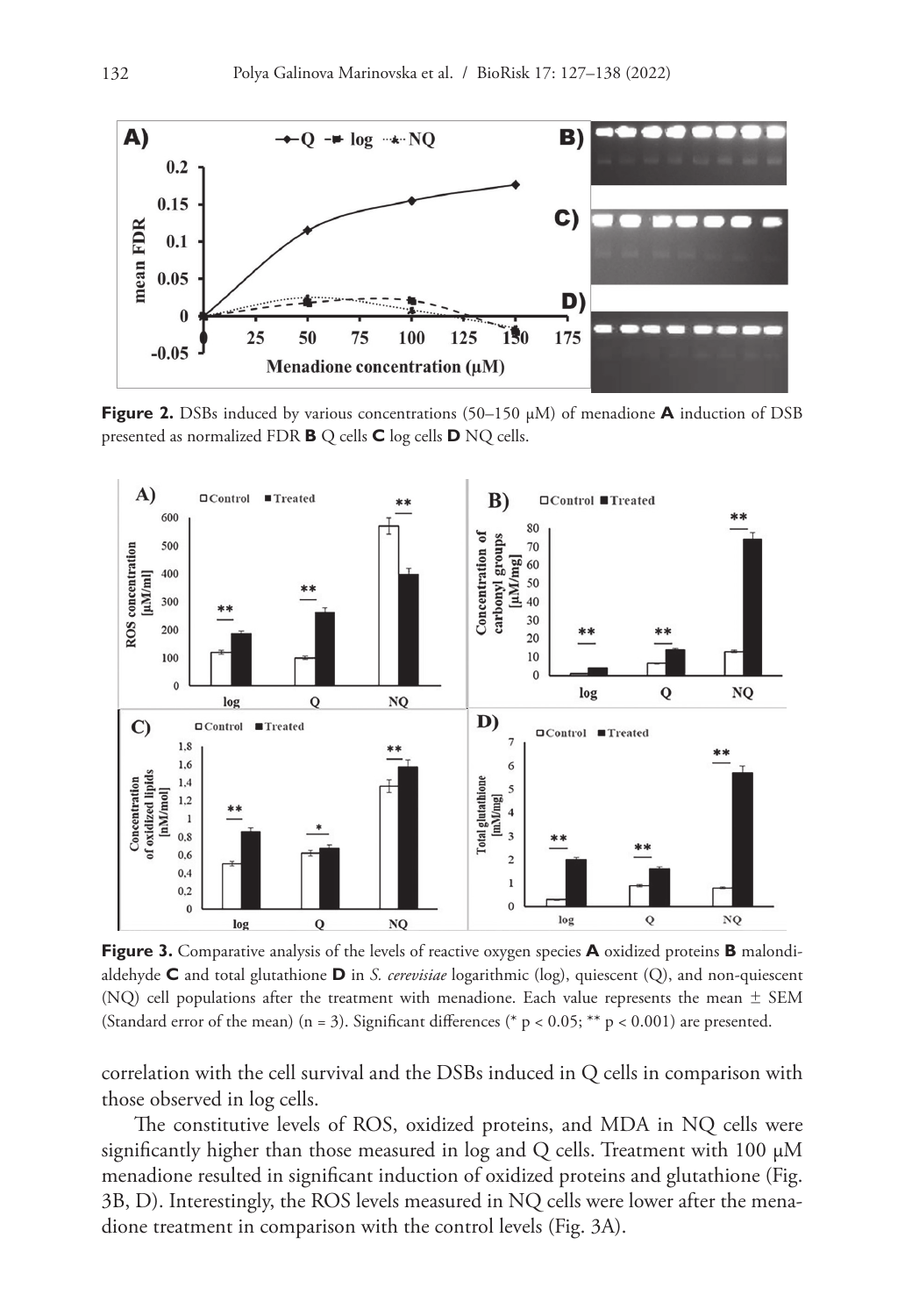# Concentration of protein carbonyl groups

Data presented in fig. 3B provides information concerning the concentration of protein carbonyl groups. Comparing the constitutive levels, around 7-fold higher levels were measured in Q cells in comparison with the log ones. This could be explained as a result of the cells' starvation. Although, the highest quantity  $-14 \mu M/mg$  was determined in Q cells the induction was only around 2-fold. Higher induction – around 6-fold was measured in the log cells.

### Levels of malondialdehyde (MDA)

Concerning the MDA, comparatively equal constitutive levels were observed between Q and log cells (Fig. 3C). The NQ cells showed significantly higher MDA levels. As a result of the menadione treatment the most significant induction of MDA (around 2-fold) was measured in log cells (p < 0.001).

### Concentration of glutathione

The GSH concentration in untreated Q cells was 3-fold higher than that in log cells. Interestingly, menadione treatment did not result in a significant induction of GSH compared to the untreated control. The GSH concentration was only 2-fold higher (Fig. 3D). At the same time, the treatment with 100 µM menadione resulted in 7-fold higher GSH levels in log cells.

# Antioxidant enzyme (Superoxide dismutase and Catalase) activity after menadione treatment

Concerning the constitutive levels of the antioxidant enzymes superoxide dismutase and catalase, differences were obtained. The catalase levels were comparable in the three cell populations, while SOD was lower in Q cells than in the log and NQ cells (Fig. 4A, B).

Significant induction of SOD was observed in Q cells after the application of menadione (Fig. 4A). No effect was obtained concerning the catalase levels (Fig. 4B).

![](_page_6_Figure_10.jpeg)

**Figure 4.** Comparative analysis of the response to menadione based on the enzymatic antioxidant system **A** superoxide dismutase and **B** catalase presented as units/mg. Each value represents the mean  $\pm$  SEM (Standard error of the mean) (n=3). Significant differences (\* p < 0.05; \*\* p < 0.001) are presented.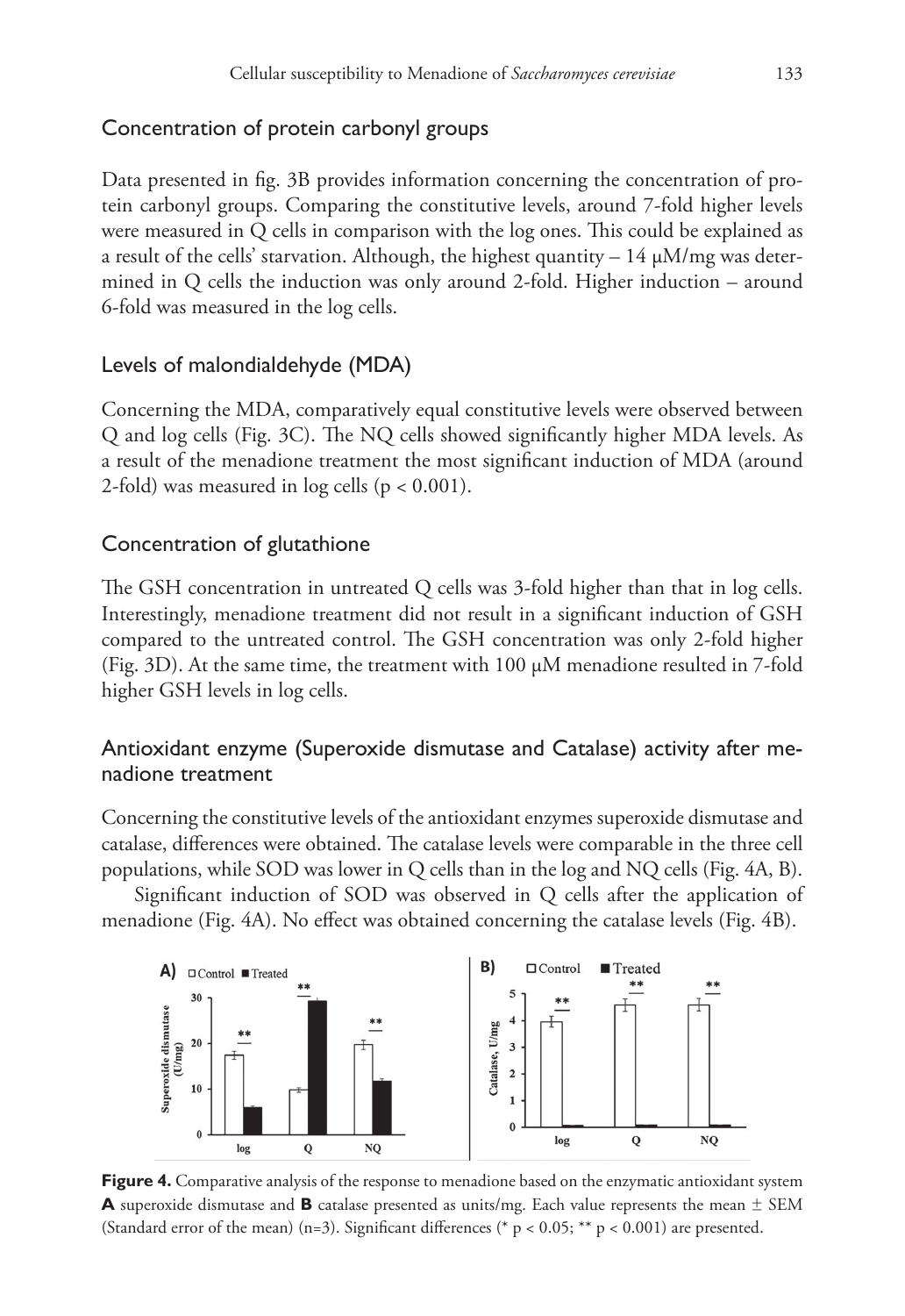### **Discussion**

Data presented here provide a comparative analysis of the cellular susceptibility and oxidative stress response to menadione of logarithmic, quiescent, and nonquiescent *Saccharomyces cerevisiae* cell populations. Differences in the cellular susceptibility are obtained depending on the endpoint used. Based on cell survival, DSBs induction, ROS, and SOD Q cells are more susceptible to menadione. On the other side, higher induction of oxidized proteins, MDA, and glutathione is observed following menadione treatment of log cells.

The measured increased ROS levels in Q cells correspond well with the decrease in cell survival and the well-expressed DSB induction. The cytotoxic mechanism of action of Menadione in G0 cells is stronger, probably due to lower metabolic activity and higher oxygen levels in the cells. This is in accordance with the report by Fabrizio and Longo (2008) that quiescent cells are characterized with lower energy consumption and ADP content, which may lead to increased intracellular oxygen levels and single-electron oxygen reducers. Such conditions may occur during the chronological aging of yeast cells. On the other hand, the decrease in ROS levels measured after the treatment with menadione of NQ cells could be explained by the higher percentage of cells in a terminal state and entering apoptosis (Davidson et al. 2011).

It is already reported that the toxicity of quinones including menadione in *S. cerevisiae* depends on the oxygen presence (Rodrigues-Pousada et al. 2004). This could be explained by their possible role as catalyzers in the ROS generation via redox-cycling activity. The cellular response to menadione has been shown to be associated with the induced synthesis of a large number of proteins, some of which are specific and are synthesized only upon exposure to this toxic agent (Flattery-O'Brien et al. 1993).

In the present work, log cells showed increased levels of oxidized proteins, MDA, and glutathione. This could be explained by their increased metabolic activity and a higher rate of protein synthesis (Daskalova et al. 2021b). Stress-induced toxic oxygen species, such as superoxide and hydroxyl radicals, damage biological membranes and other cellular macromolecules, leading to mutations, cancer, or cell death. A direct indicator of the onset of these processes is the appearance of carbonyl groups in proteins, as well as lipid peroxidation. In addition, the formation of ROS is inevitable under aerobic conditions due to the reactive nature of molecular oxygen. The action of these factors individually or jointly can lead to the appearance of oxidative stress – acute or chronic (Petrova and Kujumdzieva 2010). Oxidative processes that take place during oxidative stress may lead to reversible or irreversible functional changes in proteins, which are the main reason for cellular dysfunction. Protein changes are associated with the formation of carbonyl groups in them. Biochemical analyses have shown that carbonyl groups introduced into the side chains of specific amino acids in the active site of enzymes trigger the initial steps in the degradation of these proteins (von Herrath and Holzer 1985; Levine and Munro 2002; Grimsrud et al. 2008; Apoorva et al. 2020).

Lipid oxidation occurs through the interaction of ROS with fatty acids in the membrane lipid layer. This changes the functionality and permeability of biological membranes and also leads to other disorders. Cell death can be caused by the release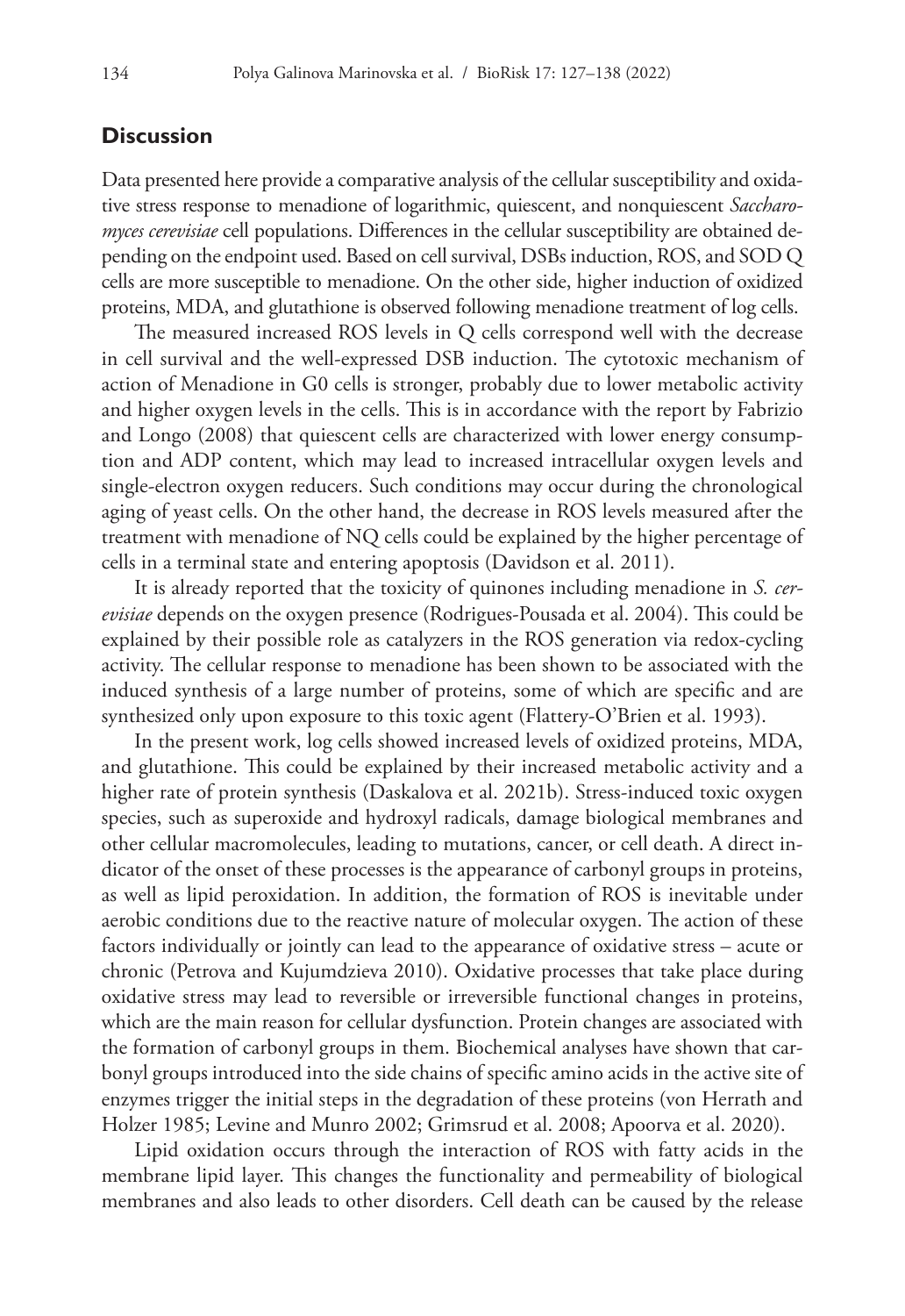of cell contents as a result of these changes. Malonaldehyde is the end product of lipid oxidation. It accumulates in cells and is a highly reactive and toxic electrophilic compound that can form covalently bound products with different proteins. Its concentration in the cell is used as a biomarker to account for the influence of stress agents. In our work, the MDA levels remained similar in control and treated Q cells. One of the explanations could be the thicker cell wall (Daskalova et al. 2021b).

Glutathione plays an important role in protecting the cell against oxidative stress by protecting it from the toxic effects of ROS through its involvement in mechanisms for detoxification and regeneration of important cellular antioxidants (Valko et al. 2006). The antioxidant function of this tripeptide is directly related to the reduction state of the oxidized GSSG / reduced GSH glutathione pair. More than a few dozen genes have been identified whose transcription is affected by redox balance in the cell (Allen and Tresini 2000). It has been found that the GSH: GSSG ratio is of major importance for this regulation. The glutathione system serves as a cellular redox buffer and changes in GSH: GSSG balance can lead to oxidation of redox-sensitive cysteine residues in various proteins (Rahman 2005). Therefore, the increase in intracellular glutathione content may be one of the adaptive mechanisms to stress in the yeast *S. cerevisiae*. Glutathione is a compound with antioxidant and antielectrophilic activity, which suggests its role in the resistance of cells in a medium with menadione. The accumulation of oxidized glutathione in the cell is an important parameter for measuring the level of oxidative stress.

All enzymes in glutathione metabolism work in an integrated way, allowing the cell to adapt to different stress conditions (Hayes and Pulford 1995), with de novo glutathione synthesis being the most important mechanism for increasing levels of reduced GSH in response to oxidative stress (Rahman 2005). However, the oxidized/ reduced glutathione pair (GSSG/GSH) ratio before and after treatment with menadione remained relatively constant in G0 cells. Controlled changes in GSSG / GSH contribute to the maintenance of cellular redox potential, which determines resistance to toxic effects. The stable GSSG / GSH ratio also indicates that in cells of *S. cerevisiae* BY4741 strain, menadione exhibits its toxicity through its redox-cyclic mechanism of action associated with the generation of reactive oxygen species rather than by interaction with reduced glutathione in the cell. In the second case, this would lead to the formation of menadione – S - glutathione conjugates, accompanied by a sharp decrease in the concentration of intracellular glutathione.

Our study provides evidence that *Saccharomyces cerevisiae* quiescent cells are the most susceptible to the menadione action. It might be suggested that the DNA damaging and genotoxic action of menadione in *Saccharomyces cerevisiae* quiescent cells could be related to ROS production.

### **Acknowledgements**

This work was supported by a grant from the National Science Fund, Ministry of Education and Science, Project No. DH11/10.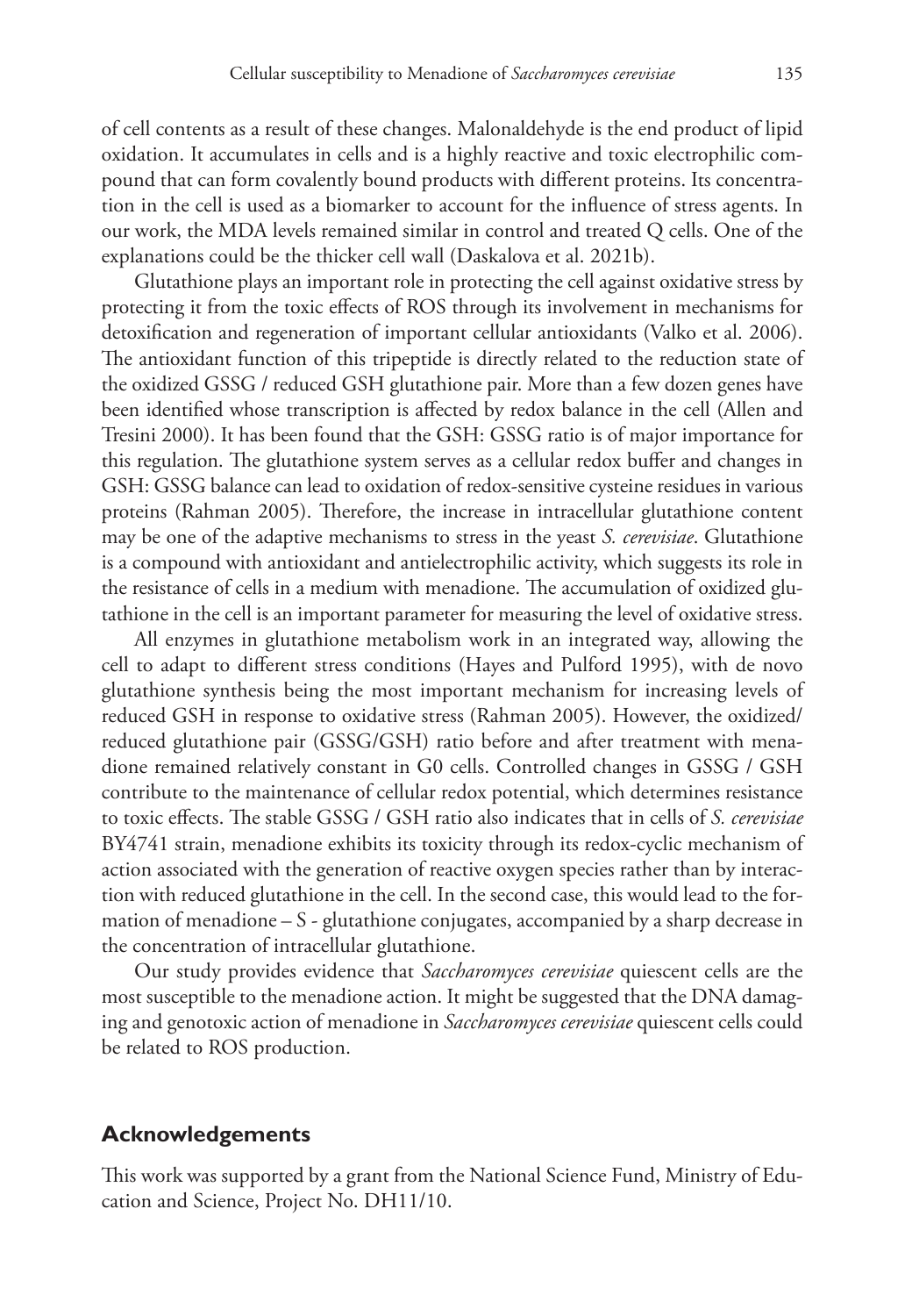#### **References**

- Aebi H (1984) Catalase in Vitro. Methods in Enzymology 105: 121–126. [https://doi.](https://doi.org/10.1016/S0076-6879(84)05016-3) [org/10.1016/S0076-6879\(84\)05016-3](https://doi.org/10.1016/S0076-6879(84)05016-3)
- Allen RG, Tresini M (2000) Oxidative stress and gene regulation. Free Radical Biology & Medicine 28(3): 463–499. [https://doi.org/10.1016/S0891-5849\(99\)00242-7](https://doi.org/10.1016/S0891-5849(99)00242-7)
- Allen C, Büttner S, Aragon AD, Thomas JA, Meirelles O, Jaetao JE, Benn D, Ruby SW, Veenhuis M, Madeo F, Werner-Washburne M (2006) Isolation of quiescent and nonquiescent cells from yeast stationary-phase cultures. The Journal of Cell Biology 174(1): 89–100. <https://doi.org/10.1083/jcb.200604072>
- Apoorva S, Behera P, Sajjanar B, Mahawar M (2020) Identification of oxidant susceptible proteins in *Salmonella Typhimurium.* Molecular Biology Reports 47(3): 2231–2242. [https://](https://doi.org/10.1007/s11033-020-05328-3) [doi.org/10.1007/s11033-020-05328-3](https://doi.org/10.1007/s11033-020-05328-3)
- Beauchamp C, Fridovich I (1971) Superoxide Dismutase: Improved Assays and an Assay Applicable to Acrylamide Gels. Analytical Biochemistry 44(1): 276–287. [https://doi.](https://doi.org/10.1016/0003-2697(71)90370-8) [org/10.1016/0003-2697\(71\)90370-8](https://doi.org/10.1016/0003-2697(71)90370-8)
- Chankova SG, Yurina NP, Dimova EG, Ermohina OV, Oleskina YP, Dimitrova MT, Bryant PE (2009) Pretreatment with heat does not affect double-strand breaks DNA rejoining in *Chlamydomonas reinhardtii.* Journal of Thermal Biology 34(7): 332–336. [https://doi.](https://doi.org/10.1016/j.jtherbio.2009.06.002) [org/10.1016/j.jtherbio.2009.06.002](https://doi.org/10.1016/j.jtherbio.2009.06.002)
- Daskalova AV, Tomova AA, Kujumdzieva AV, Velkova LG, Dolashka PA, Petrova VY (2021a) Menadione and hydrogen peroxide trigger specific alterations in RNA polymerases profiles in quiescent *Saccharomyces cerevisiae* cells. Biotechnology, Biotechnological Equipment 35(1): 1190–1199. <https://doi.org/10.1080/13102818.2021.1941255>
- Daskalova A, Petrova V, Velkova L, Kujumdzieva A, Tomova A, Voelter W, Dolashka P (2021b) Investigation of protein expression of *Saccharomyces cerevisiae* cells in quiescent and proliferating state before and after toxic stress. Biotechnology, Biotechnological Equipment 35(1): 366–376. <https://doi.org/10.1080/13102818.2021.1879677>
- Davidson GS, Joe RM, Roy S, Meirelles O, Allen CP, Wilson MR, Tapia PH, Manzanilla EE, Dodson AE, Chakraborty S, Carter M, Young S, Edwards B, Sklar L, Werner-Washburne M (2011) The proteomics of quiescent and nonquiescent cell differentiation in yeast stationary-phase cultures. Molecular Biology of the Cell 22(7): 988–998. [https://doi.](https://doi.org/10.1091/mbc.e10-06-0499) [org/10.1091/mbc.e10-06-0499](https://doi.org/10.1091/mbc.e10-06-0499)
- Fabrizio P, Longo VD (2008) Chronological aging-induced apoptosis in yeast. Biochimica et Biophysica Acta 1783(7): 1280–1285. <https://doi.org/10.1016/j.bbamcr.2008.03.017>
- Flattery-O'Brien J, Collinson LP, Dawes IW (1993) *Saccharomyces cerevisiae* has an inducible response to menadione which differs from that to hydrogen peroxide. Microbiology 139(3): 501–507. <https://doi.org/10.1099/00221287-139-3-501>
- Foury F (1997) Human genetic diseases a cross-talk between man and yeast. Gene 195(1): 1–10. [https://doi.org/10.1016/S0378-1119\(97\)00140-6](https://doi.org/10.1016/S0378-1119(97)00140-6)
- Gangloff S, Arcangioli B (2017) DNA repair and mutations during quiescence in yeast. FEMS Yeast Research 17(1): fox002. <https://doi.org/10.1093/femsyr/fox002>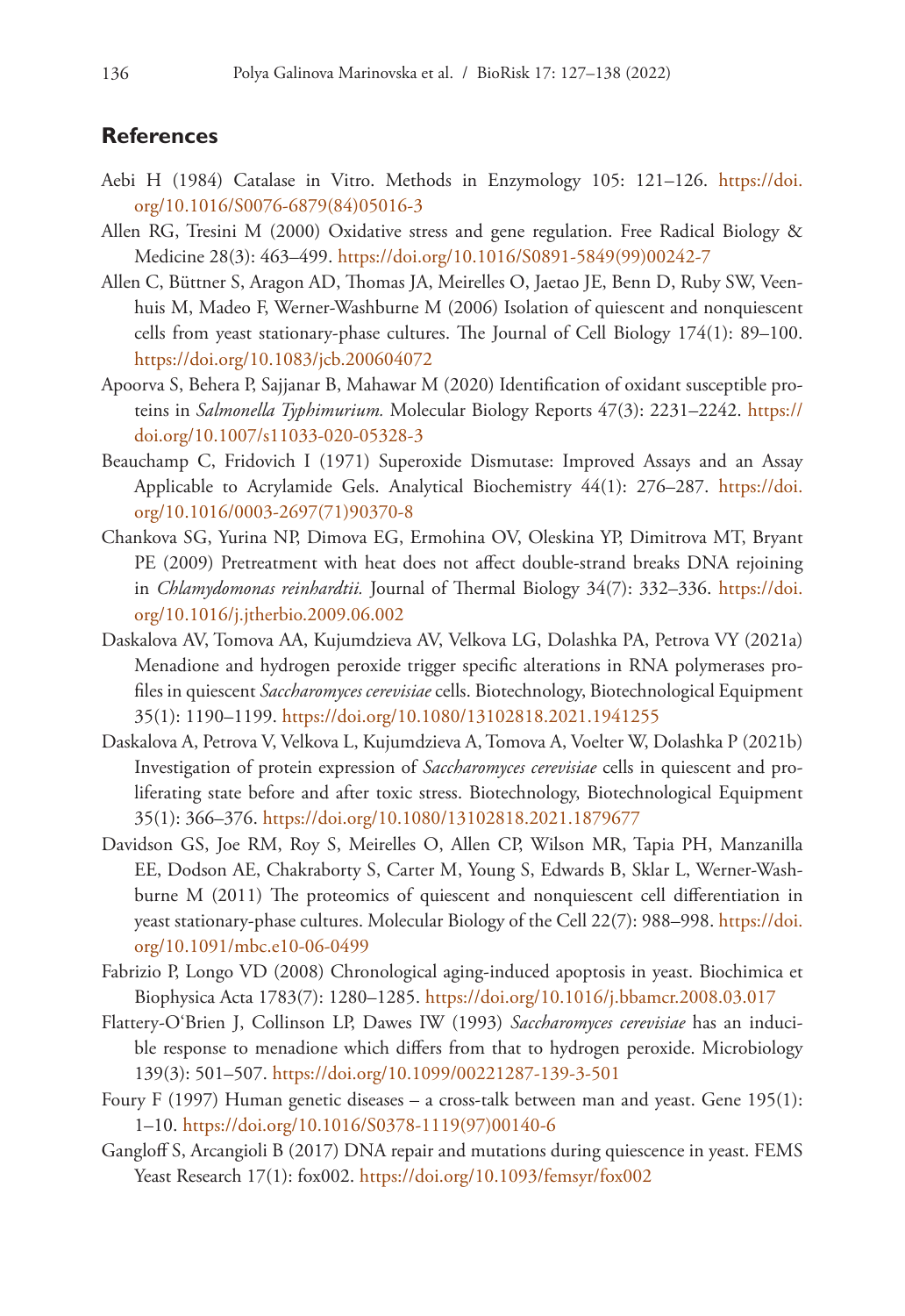- Grimsrud PA, Xie H, Griffin TJ, Bernlohr DA (2008) Oxidative stress and covalent modification of protein with bioactive aldehydes. The Journal of Biological Chemistry 283(32): 21837–21841.<https://doi.org/10.1074/jbc.R700019200>
- Hartwell LH (2004) Yeast and cancer. Bioscience Reports 24(4–5): 523–544. [https://doi.](https://doi.org/10.1007/s10540-005-2743-6) [org/10.1007/s10540-005-2743-6](https://doi.org/10.1007/s10540-005-2743-6)
- Hayes JD, Pulford DJ (1995) The glutathione S-transferase supergene family: Regulation of GST and the contribution of the lsoenzymes to cancer chemoprotection and drug resistance part I. Critical Reviews in Biochemistry and Molecular Biology 30(6): 445–520. <https://doi.org/10.3109/10409239509083491>
- Hodges PE, McKee AH, Davis BP, Payne WE, Garrels JI (1999) The Yeast Proteome Database (YPD): A model for the organization and presentation of genome-wide functional data. Nucleic Acids Research 27(1): 69–73. <https://doi.org/10.1093/nar/27.1.69>
- Kostova I, Traykova M, Rastogi VK (2008) New lanthanide complexes with antioxidant activity. Medicinal Chemistry (Shariqah, United Arab Emirates) 4(4): 371–378. [https://doi.](https://doi.org/10.2174/157340608784872181) [org/10.2174/157340608784872181](https://doi.org/10.2174/157340608784872181)
- Kültz D (2005) Molecular and evolutionary basis of the cellular stress response. Annual Review of Physiology 67(1): 225–257.<https://doi.org/10.1146/annurev.physiol.67.040403.103635>
- Levine TP, Munro S (2002) Targeting of Golgi-specific pleckstrin homology domains involves both PtdIns 4-kinase-dependent and -independent components. Current Biology 12(9): 695–704. [https://doi.org/10.1016/S0960-9822\(02\)00779-0](https://doi.org/10.1016/S0960-9822(02)00779-0)
- Lidanski T (1988) Statistical methods in biology and agriculture. Zemizdat, Sofia, 375. [in Bulgarian]
- Lowry OH, Rosebrough NJ, Farr AL, Randall RJ (1951) Protein measurement with the folin phenol reagent. Biological Chemistry 193(1): 265–275. [https://doi.org/10.1016/S0021-](https://doi.org/10.1016/S0021-9258(19)52451-6) [9258\(19\)52451-6](https://doi.org/10.1016/S0021-9258(19)52451-6)
- Mesquita CS, Oliveira R, Bento F, Geraldo D, Rodrigues JV, Marcos JC (2014) Simplified 2, 4-dinitrophenylhydrazine spectrophotometric assay for quantification of carbonyls in oxidized proteins. Analytical Biochemistry 458: 69–71. [https://doi.org/10.1016/j.](https://doi.org/10.1016/j.ab.2014.04.034) [ab.2014.04.034](https://doi.org/10.1016/j.ab.2014.04.034)
- Mitchell A, Romano GH, Groisman B, Yona A, Dekel E, Kupiec M, Dahan O, Pilpel Y (2009) Adaptive prediction of environmental changes by microorganisms. Nature 460(7252): 220–224.<https://doi.org/10.1038/nature08112>
- Petrova VY, Kujumdzieva AV (2010) Robustness of *Saccharomyces Cerevisiae* Genome to Antioxidative Stress, Biotechnology & Biotechnological Equipment 24(sup1): 474–483. <https://doi.org/10.1080/13102818.2010.10817886>
- Rahman I (2005) Regulation of glutathione in inflammation and chronic diseases. Life Sciences 75(1): 93–103. <https://doi.org/10.1016/j.mrfmmm.2005.02.025>
- Rodrigues-Pousada CA, Nevitt T, Menezes R, Azevedo D, Pereira J, Amaral C (2004) Yeast activator proteins and stress response: An overview. FEBS Letters 567(1): 80–85. [https://](https://doi.org/10.1016/j.febslet.2004.03.119) [doi.org/10.1016/j.febslet.2004.03.119](https://doi.org/10.1016/j.febslet.2004.03.119)
- Sherman F, Fink GR, Hicks GB (2001) Methods in Yeast Genetics: A Laboratory Manual. Cold Spring Harbor Laboratory Press, Plainview, NY, 2001.